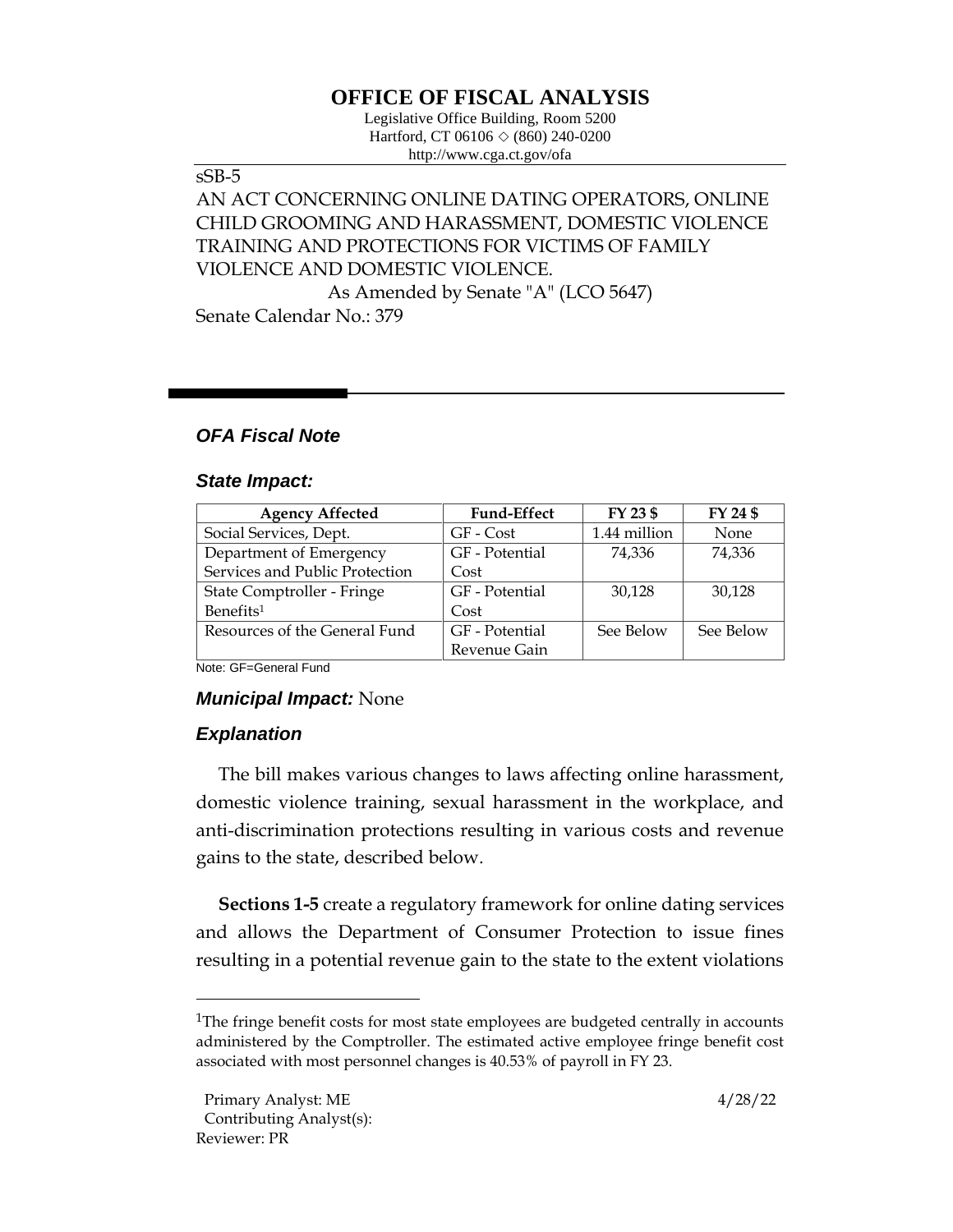occur.

**Section 6** establishes a working group to make recommendations on criminalizing child grooming resulting in no fiscal impact to the state.

**Section 7** establishes a grant program to provide educational and training opportunities with the goal of preventing online abuse and results in a potential cost to the Department of Emergency Services and Public Protection (DESPP) of \$104,464 (costs include salary and fringe benefits) in FY 23 and FY 24. To the extent funding is appropriated to the grant program, DESPP will have to hire one Emergency Management Program Specialist to run the program. The new employee is responsible for fielding a request for proposals for eligible entities, reviewing all submissions to see if they meet the required criteria, and awarding grant funding.

**Sections 8-25** of the bill result in no fiscal impact to the Commission on Human Rights and Opportunities. It is anticipated that CHRO has the necessary expertise to handle the amendment's requirements.

**Section 26** requires the Department of Social Services (DSS) to make \$1,440,000 available in FY 23 for domestic violence child and family advocates at domestic violence agencies for the purpose of providing trauma-informed services to children and families experiencing domestic violence. sHB 5037, the revised FY 23 budget bill, as favorably reported by the Appropriations Committee, appropriates \$1,440,000 to support the cost of 18 child and family advocates at domestic violence shelters across the state.

Senate "A" strikes the underlying bill and its associated fiscal impact resulting in the impact described above.

#### *The Out Years*

 The fiscal impact identified above would continue into the future subject to inflation and the number of violations.

*The preceding Fiscal Impact statement is prepared for the benefit of the members of the General Assembly, solely*  for the purposes of information, summarization and explanation and does not represent the intent of the General *Assembly or either chamber thereof for any purpose. In general, fiscal impacts are based upon a variety of*